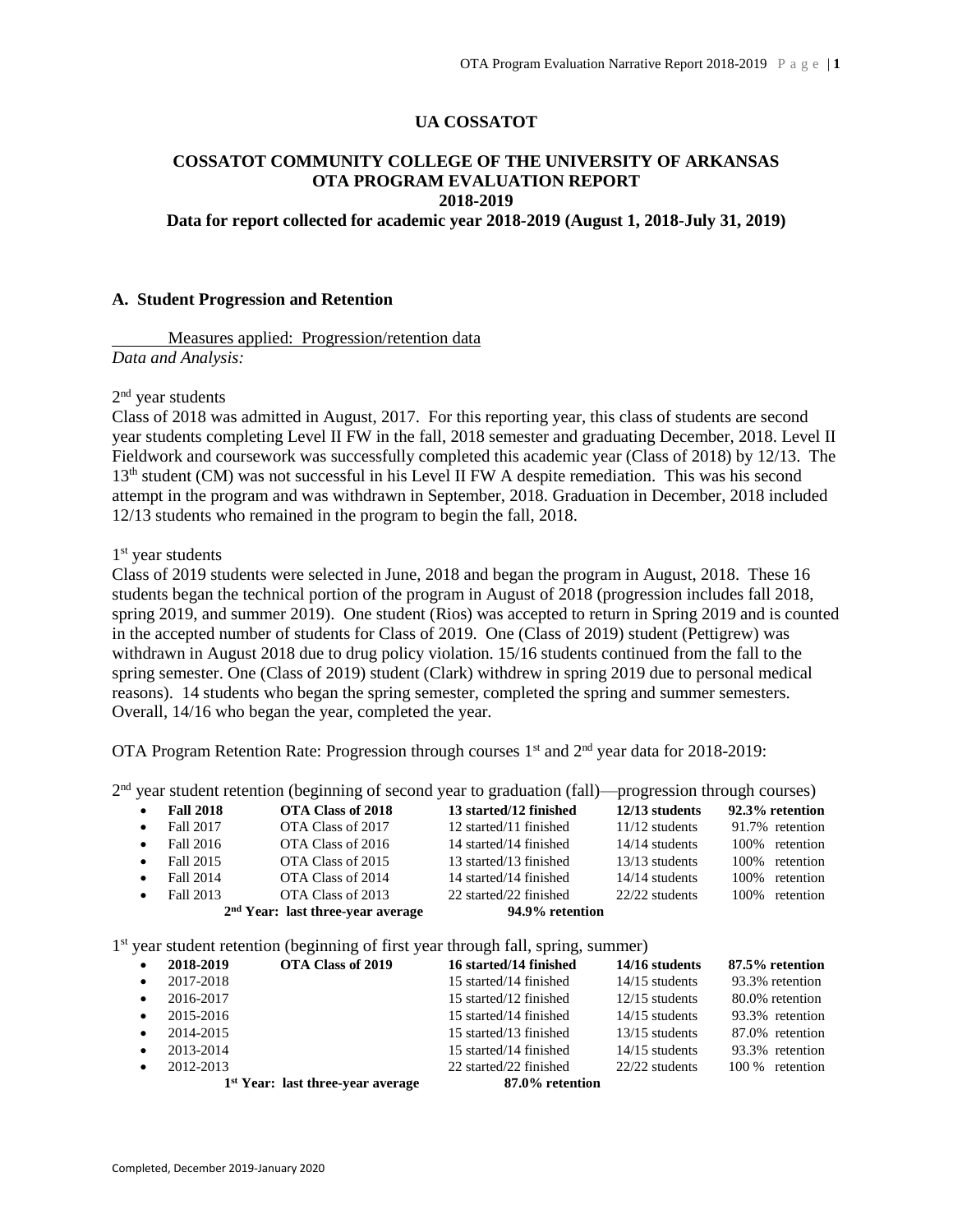# **Overall 2018-2019 Average (1st and 2nd year) Retention 89.9% retention Three-year average (1st and 2nd year) Retention 90.8% retention**

## **Individual Semester Breakdown**

Fall, 2018 15/16 first year students (Class of 2019) who began the semester, completed the Fall 2018 Program Courses. One student was withdrawn in beginning of the semester due to a drug violation. (JP).

12/13 second year students (Class of 2018) began Fall 2018 semester and completed coursework and Level II FW in the fall. (one student failed initial Level II FW and was removed from the program as this was his second attempt and due to failure to progress with clinical skills. (CM))

- $\bullet$  1<sup>st</sup> year students 15/16
- $2<sup>nd</sup>$  year students 12/13

## **TOTAL 27/29 = 93.1% successful progression**

# Spring, 2019

14/15 first year students (class of 2018) who began the semester, completed the Spring 2019 program courses. One student completed the fall semester but withdrew during the spring semester due to personal and medical reasons (KC) not related to faculty effectiveness.

 $\bullet$  1<sup>st</sup> year students 14/15

## **TOTAL 13/13 = 93.3% successful progression**

**Summer**, 2019 All courses passed

 $\bullet$  1<sup>st</sup> year students 14/14

## **TOTAL 14/14 = 100% successful progression**

## UA Cossatot Total AAS Majors

| $\circ$ |                                                                                |                                                                                    | UA Cossatot Total AAS Majors (3-yr avg)                                                                                    |                         | 94.2% retention                                                                              |
|---------|--------------------------------------------------------------------------------|------------------------------------------------------------------------------------|----------------------------------------------------------------------------------------------------------------------------|-------------------------|----------------------------------------------------------------------------------------------|
|         | $\blacksquare$<br>٠<br>$\blacksquare$<br>$\blacksquare$<br>٠<br>$\blacksquare$ | Summer 2019<br>Spring 2019<br>Fall 2018<br>Summer 2018<br>Spring 2018<br>Fall 2017 | $165/165$ students<br>335/365 students<br>361/390 students<br>$145/164$ students<br>357/393 students<br>$424/435$ students | 100%<br>90.8%<br>97.5%  | retention<br>92.0% retention<br>92.6% retention<br>88.4% retention<br>retention<br>retention |
|         | ٠<br>٠<br>$\blacksquare$                                                       | Summer 2017<br>Spring 2017<br>Fall 2016                                            | $182/185$ students<br>380/405 students<br>$412/438$ students                                                               | 98.4%<br>93.8%<br>94.1% | retention<br>retention<br>retention                                                          |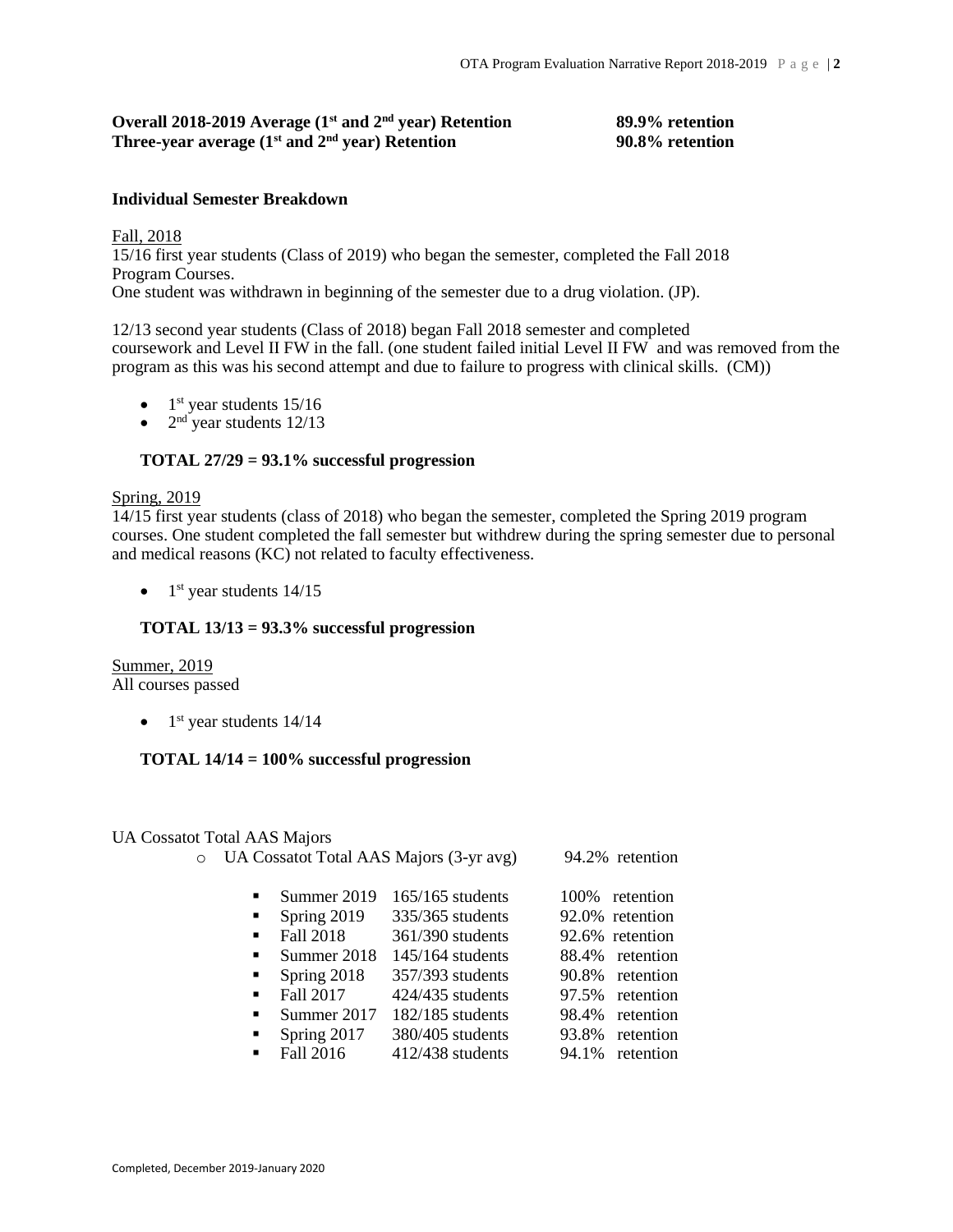OTA Program Graduation Rate (beginning of program to end of program/graduation):

| • OTA Class of 2018 | 12/15 students   | 80.0% graduation rate |
|---------------------|------------------|-----------------------|
| • OTA Class of 2017 | $12/15$ students | 80.0% graduation rate |
| • OTA Class of 2016 | $14/15$ students | 93.3% graduation rate |
| • OTA Class of 2015 | $13/15$ students | 87.0% graduation rate |
| • OTA Class of 2014 | $14/15$ students | 93.3% graduation rate |
| • OTA Class of 2013 | 22/22 students   | 100% graduation rate  |
|                     |                  |                       |

**Three year average 38/45 84.4% graduation rate**

Results for review year 2018-2019:

- The overall retention rate for 2018-2019 at 84.4% is slightly below threshold.
- First year student retention rate is 87.5% overall. One was withdrawn in the first semester due to drug policy violations and the other for personal medical reasons prior to beginning the summer semester. No students were unsuccessful due to academic reasons.
- Second year student retention is 92.3%. One student who began Level II FW with Class of 2018 was not successful in the first Level II FW even with remediation. As this was his second attempt he was withdrawn from the program.
- 3 year average retention rate of 90.8% is slightly lower but similar to the college's average in the same time period (94.2%) and is a reflection of advising and support and student satisfaction throughout the program.
- OTA Program graduation rate of 80% was achieved for Class of 2018 giving a three year average of 84.4%. This rate falls below threshold standard of 90%. One student-unsuccessful in coursework, one student unsuccessful in FW and one student w/d due to personal reasons (pregnancy) during the program.

Actions Indicated:

- Continue required mid-semester advising in each semester with focus on time/attendance, quality of written work, examination grades, expectations, review of student performance, discussion of strategies for improvement and progressing through OTA program.
- Admission requirements were adjusted for application period ending March 2019. This should impact both retention and graduation rates.
- Continue the summer orientation program and explore possibilities of adding a more comprehensive review of A&P and Med Term possibly through a mini course.
- Continue investigating possibly of requiring kinesiology as a prerequisite course prior to beginning the program as well as pathophysiology. This could allow for greater success within the program with retention of knowledge.
- Review threshold for graduation requirement goals with program evaluation as each year we have students exit the program due to personal reasons (pregnancy, financial, etc) that are not related to student satisfaction or faculty effectiveness. ACOTE requirements for board pass rate is 80%. This number could be applied to graduation rate as well.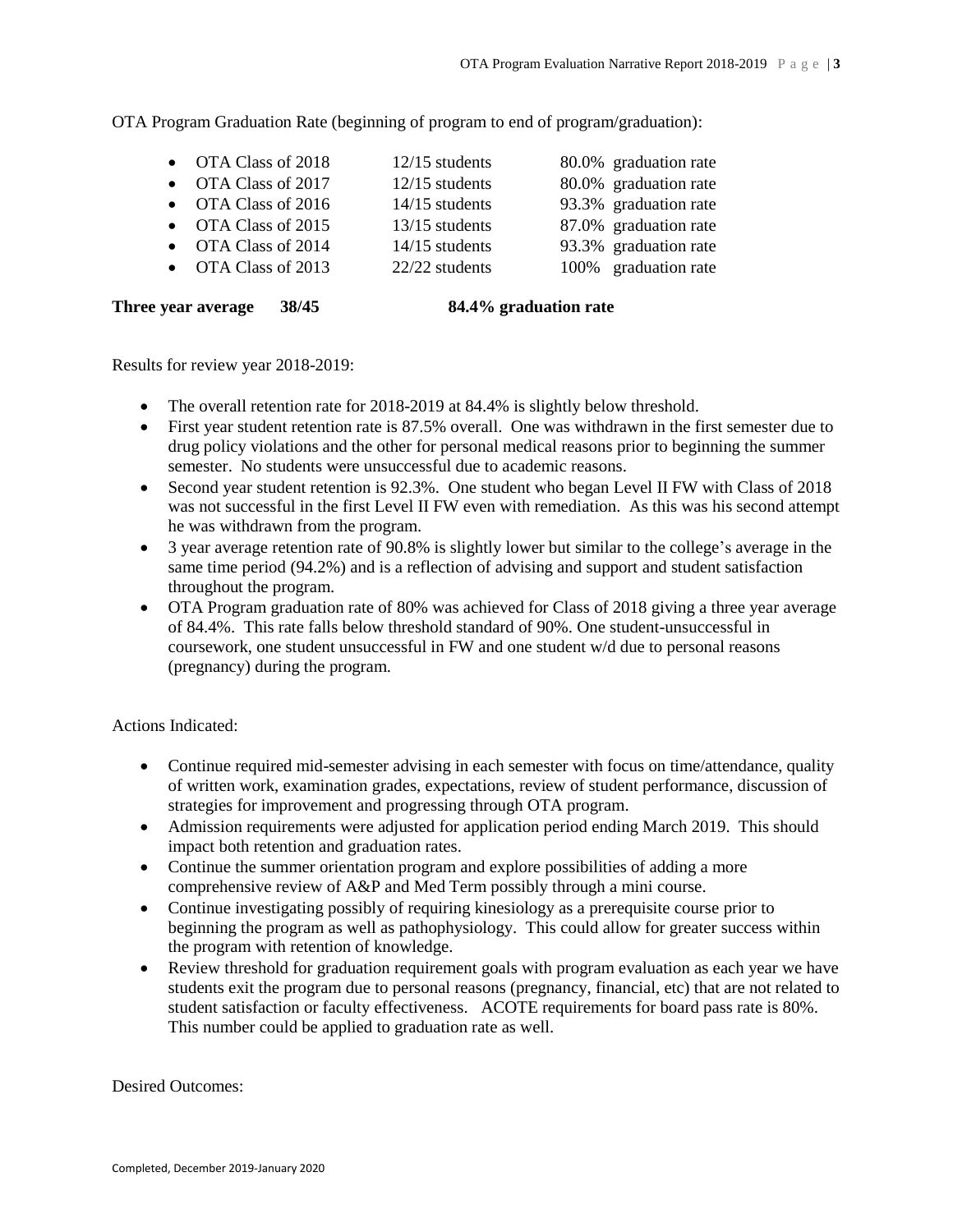- Students admitted to the program will remain with the program once initiated.
- Students will continue to progress through program and successfully complete all courses.
- Student satisfaction with program will remain high.
- Students will indicate a level of balance with course load.
- Graduation rate will return to above threshold level.

# **B. Faculty Effectiveness in Assigned Teaching Responsibilities/Student Advising Effectiveness**

Measures applied: Progression/retention data; advising session data; review of use of occupation in intervention selection

Faculty effectiveness is considered as an indirect measure of students' progression through the program and the ability to progress from theory to experiential portions of the program. In addition to faculty effectiveness, this data collection area includes information on student progression and retention in the program. (see student retention and graduation rates in prior section and student satisfaction in the next section)

Faculty are assigned teaching responsibility to their match their experience and interests. All faculty of the OTA Program have documented expertise in their areas of teaching and have knowledge of the content delivery method. Additionally, core faculty utilize contract employment outside of the college along with continuing education to ensure contemporary practice knowledge for areas of teaching responsibility. Faculty complete ongoing learning opportunities to enhance instructional skills.

We have two courses offered in a distance learning format: OTA 1113-Intro to OTA and OTA 2402 Professional Issues in OT. Intro to OTA is offered both in class (taught by adjunct COTA) and online (taught by PD). Prof. Issues is taught by the PD. The PD hold a Masters of Education in Educational Technology which had a focus of online instruction development and online instruction delivery. The PD also serves on the Distant Learning Committee for the college which includes the responsibility of online course review. All full time staff are required to have a PDP that aligns with the program and college's mission. Core faculty have completed training in course instruction and new adjunct faculty are assigned a mentor to facilitate their growth in content delivery.

With 28 years of clinical experience in OT, Mrs. Heminger has in-depth knowledge of the foundational principles of OT that are required to teach the Intro to OTA course. This includes the faculty supervision and development experience to mentor adjunct faculty for this and other courses. Additionally, she has a strong history in physical dysfunction across treatment areas including acute care, rehab, out-patient rehab, long-term care, long-term acute, and school systems with a variety of age groups. This experience is vital when instructing in the pathophysiology, human movement, and therapeutic interventions courses. As the instructor for the Professional Issues in OT course, Ms. Heminger utilizes her experience in the profession and in supervision to facilitate student success in transitioning from a student to entry-level clinician. Additionally, Mrs. Heminger, has to a lesser extent, experience in geri-psych and behavioral health and is able to provide support and assist with the Psychosocial/Mental Health course. She does this as well with using her management experience to support and assist with the Management in OT course. Ms. Heminger continues in clinical practice on a PRN/contract basis with both adults and pediatrics to maintain skills in contemporary practice. Additionally, she has completed ongoing professional development in the areas of curriculum design and assistive technology.

Ms. Pool is the AFWC for UA Cossatot. She is an OTR with over 30 years of clinical experience. Her clinical experience spans the lifespan from birth to geriatric for both physical disabilities and mental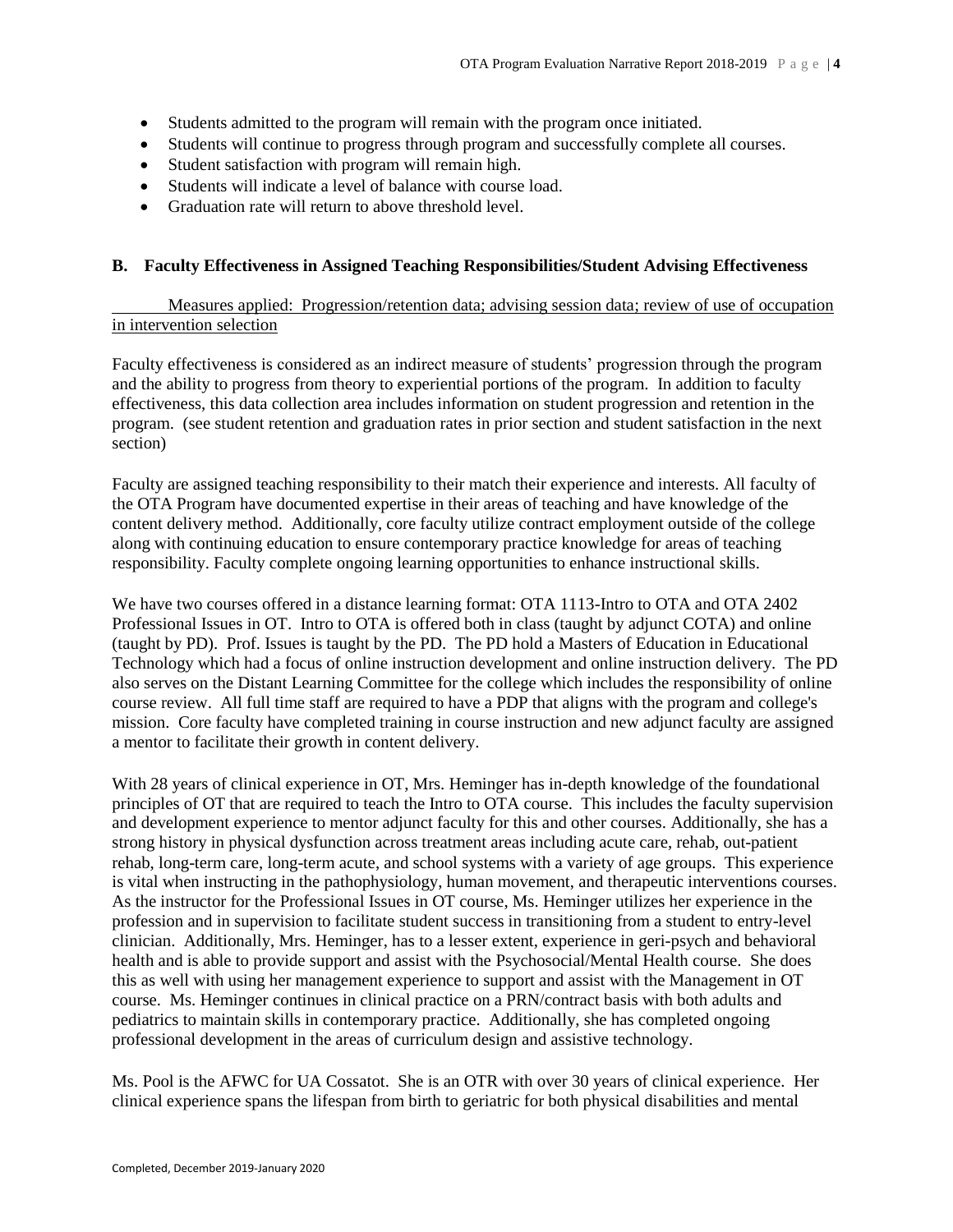health. Her diverse experience gives her the experience to be effective in teaching the physical disabilities course. Additionally, she has experience in Psychosocial OT in both a closed HI unit and a behavioral psych unit. This past experience as well as ongoing professional development through AOTA home study courses along with other continuing education specific to mental health give her both a historical and contemporary skill set for teaching the Psychosocial OT course. Ms. Pool continues in clinical practice on a PRN/contract basis with both adults and pediatrics in phys dys and psychosocial settings to maintain skills in contemporary practice. Finally, Ms. Pool has experience as a clinical rehab department manager that gives her the insight needed for the Management in OT course. Ms. Pool continue to refine her classroom instructional skills through professional development courses in classroom instruction.

Dr. Stuart-Howell holds a clinical doctorate in OT and has over 10 years of experience in clinical practice. Her experience, knowledge, and advanced degree provide her with the skills needed to teach the Therapeutic Activities I and II courses. She utilizes her knowledge of scholarly research to facilitate the skills of her students with activity analysis and promoting their abilities to support activity and occupation through the use of available evidence and research.

As a graduate of the UA Cossatot OTA program, Ms. Griffin has intimate knowledge of the processes and policies of the program and college. The education received with her Associate of Applied Science in OTA and her clinical experience provides the foundation for teaching the Introductory (Intro to OTA) course at UA Cossatot. Mrs. Griffin completed her degree utilizing the blackboard learning management system and completed the new adjunct blackboard onboarding course prior to beginning her instructional duties. She has been mentored through this process by the OTA Program Director.

Dr. Alexandra Webb is an OTR with 7 years of experience in clinical practice. Although she has experience with adult rehab, the bulk of her experience involves pediatrics, developmental, home health, and school system OT. She utilizes her knowledge to promote student abilities to support within the pediatric realm. Dr. Webb continue to refine her classroom instructional skills through professional development courses in classroom instruction.

The Medical Education Division Academic Advisors (in coordination with the PD) supervise the application process for the OTA program which includes discussing the rigors of the program. Students also attend orientation prior to the beginning of the program where the requirements and rigor of the program are again fully discussed. Students are mentored through the orientation process and prep to begin the program by the Medical Education Academic Advisor. The Medical Education academic advisor is located on the Ashdown campus to provide greater support to the OTA Program.

The Academic Advisor also assists each semester with registration for all OTA students and is available for conferences as needed for concerns relating to registration and general support for progress through the college program. Additionally, each OTA student is assigned to an OTA faculty advisor (Mrs. Pool, Dr. Webb, Mrs. Griffin, and Dr. Stuart-Howell) for support within the program. Students meet with Mrs. Heminger at any time throughout the semester that grades falls below passing as well as at midterm during the final semester in the Professional Issues course. The OTA faculty maintain an "open-door" policy for meeting with students and mid-term advising meetings are required each semester. Areas of concern for these meetings include time/attendance, quality of written work, examination grades, expectations as well as review of student performance and discussion of strategies for improvement. Referrals to academic intervention services have been utilized including student services as well as the academic learning center. Additionally, students have the ability to post questions, concerns, and comments both with their name attached and anonymously through blackboard. Finally, students are required to submit weekly progress reports to the AFWC during Level II Fieldwork and meet with the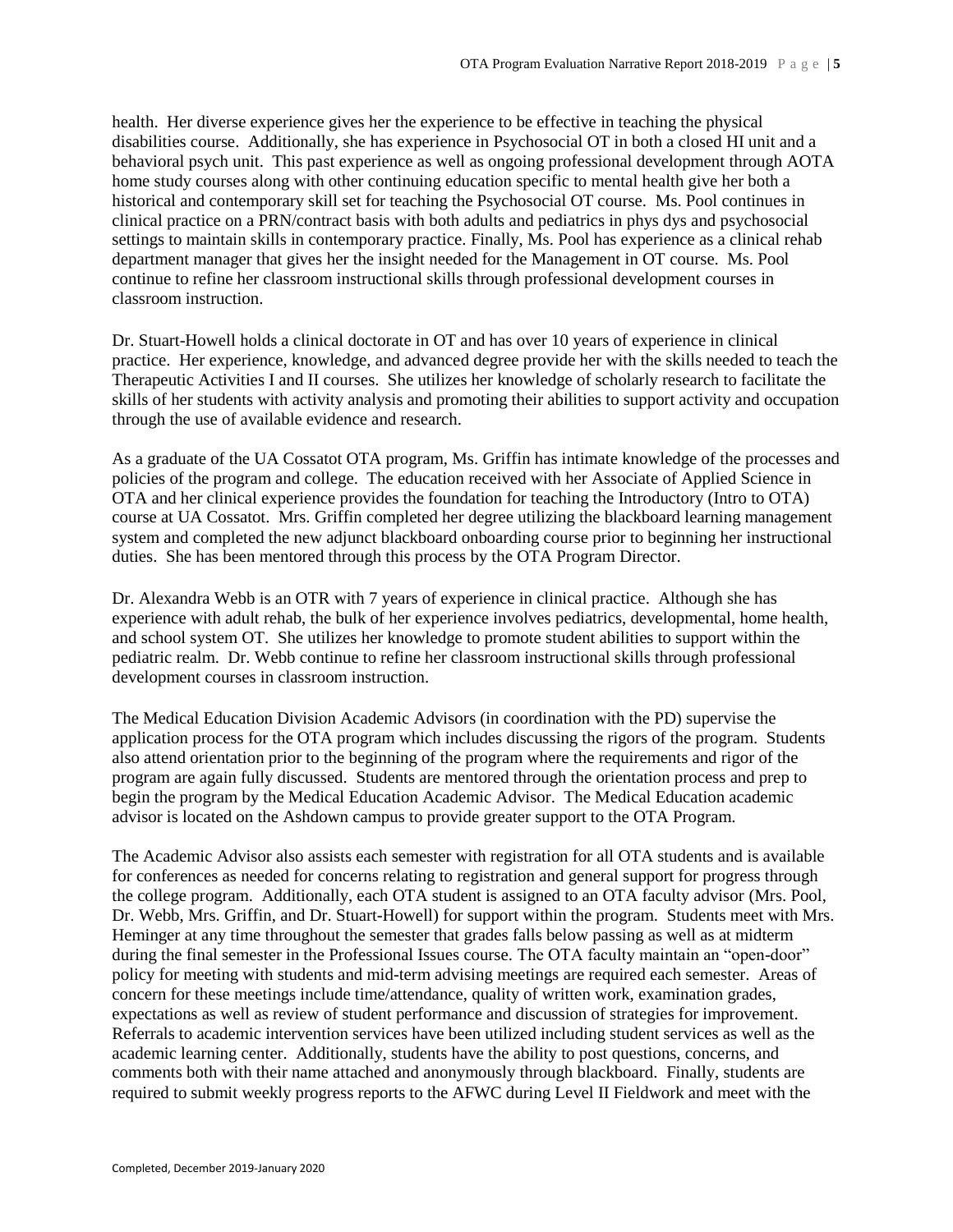program director at least once mid semester. These provide information for advising as needed. Student advising has been utilized to facilitate progression through the OTA program.

The data collection area assessing the ability to utilize occupation is used as a measure of impact of instructor effectiveness. Student use of occupation during intervention process is vital to their success. Our goal of 100% of student use of occupation during their final competency in OTA 2204 is a good indicator of student use.

Spring 2019, First Year Students (Class of 2019)

• OTA 2204 Final Project, Spring 2019 100% of students utilized client specific occupation within their intervention design.

Results for review year 2017-2018:

- Student use of occupation assessed with their OTA 2204 Final demonstrated good use of occupation in the design.
- All faculty have completed workshops and webinars to continue enhancing abilities in classroom instruction.
- Core and adjunct faculty demonstrate experience and contemporary knowledge in the instructional areas.
- PDP were continued this year for including learning opportunities focusing on teaching in diverse world and as well as advising.
- Advising structure within the OTA Program has continued to include core faculty (Pool, Griffin, Webb and Stuart-Howell).

Actions Indicated:

- Explore options with new application process/system to streamline process and areas for advising.
- Core faculty will continue to complete continuing education courses and work on contract basis outside of college to ensure contemporary knowledge of clinical practice.
- All faculty will continue to include continuing education to address skills for advising as well as gaining insight in instruction within a diverse world. Both of these areas were continued on PDP for faculty.
- Continue to monitor student use of occupation by end of program.
- Continue required mid-semester advising in each semester with focus on time/attendance, quality of written work, examination grades, expectations and review of student performance and discussion of strategies for improvement, progressing through OTA program and prerequisite courses taken concurrently with program courses.
- Continue mentorship of adjuncts as needed.

- Students will continue to progress through program and successfully complete all courses demonstrating high level of faculty effectiveness in assigned teaching responsibilities.
- Student satisfaction with program will remain high.
- Graduation rate will return to level higher than threshold.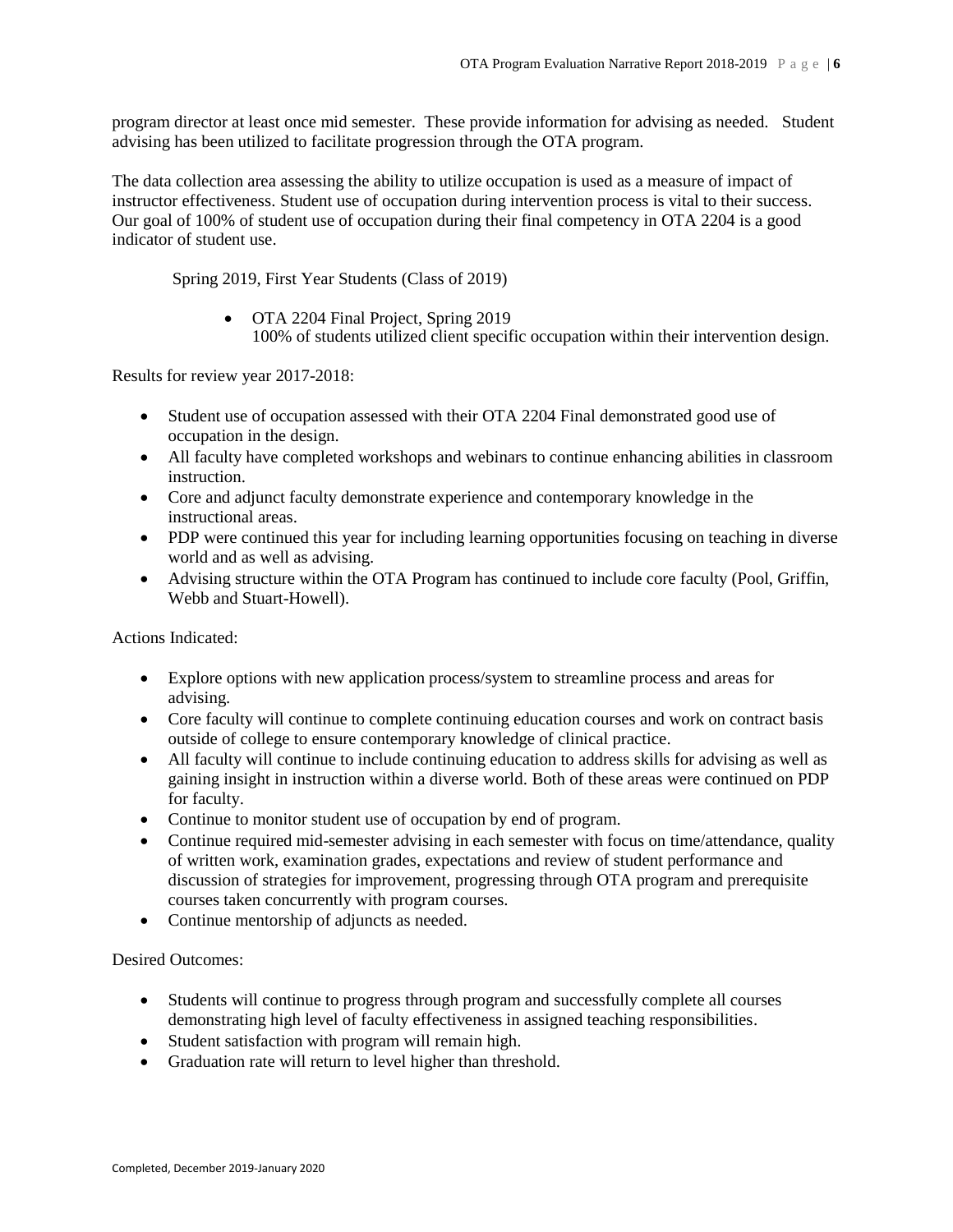## **C. Student Satisfaction with instructors and program**

Measures analyzed/applied: Course Satisfaction Survey; Instructor Satisfaction Survey; Advisory Council Targeted Survey

## *Data and Analysis:*

Following each fall and spring semesters the institution conducts student evaluations of all faculty: fulltime and adjunct. They do not complete evaluation that target satisfaction with the course itself or any summer evaluations. MED education as a division utilizes surveys as previously in order to include summer courses and all items required for individual program accreditation needs. This also fits better with adjusted schedules required in program courses as the college as a specific data collection window. Results are included in this report for fall 2018; spring 2019; and summer 2019.

Results for review year 2018-2019:

The following results were recorded as average score of responses:

| $\bullet$ |           | <b>Overall Course Satisfaction</b> |       |
|-----------|-----------|------------------------------------|-------|
|           |           | <b>Fall 2018</b>                   | 92.6% |
|           | $\Omega$  | Spring 2019                        | 99.3% |
|           | $\bigcap$ | Summer 2019                        | 98 %  |
|           |           |                                    |       |
|           |           | o Average                          | 96.6% |
|           |           |                                    |       |
| $\bullet$ |           | <b>Instructor Satisfaction</b>     |       |

| Instructor Satisfaction |           |  |
|-------------------------|-----------|--|
|                         | Fall 2018 |  |

| $\circ$ | Spring 2019 | 95.2% |
|---------|-------------|-------|
| $\circ$ | Summer 2019 | 95.0% |
|         | o Average   | 93.7% |

- Overall Average (course and instructor) 95.2%
- Accessible resources, equipment and supplies to maximize learning Overall 98.2% rated 3 or 4

 $91.0%$ 

- Lab space was well organized Overall 98.2% rated 3 or 4
- Equipment was adequate, available and in working order Overall 98.2% rated 3 or 4

Average 98.2 %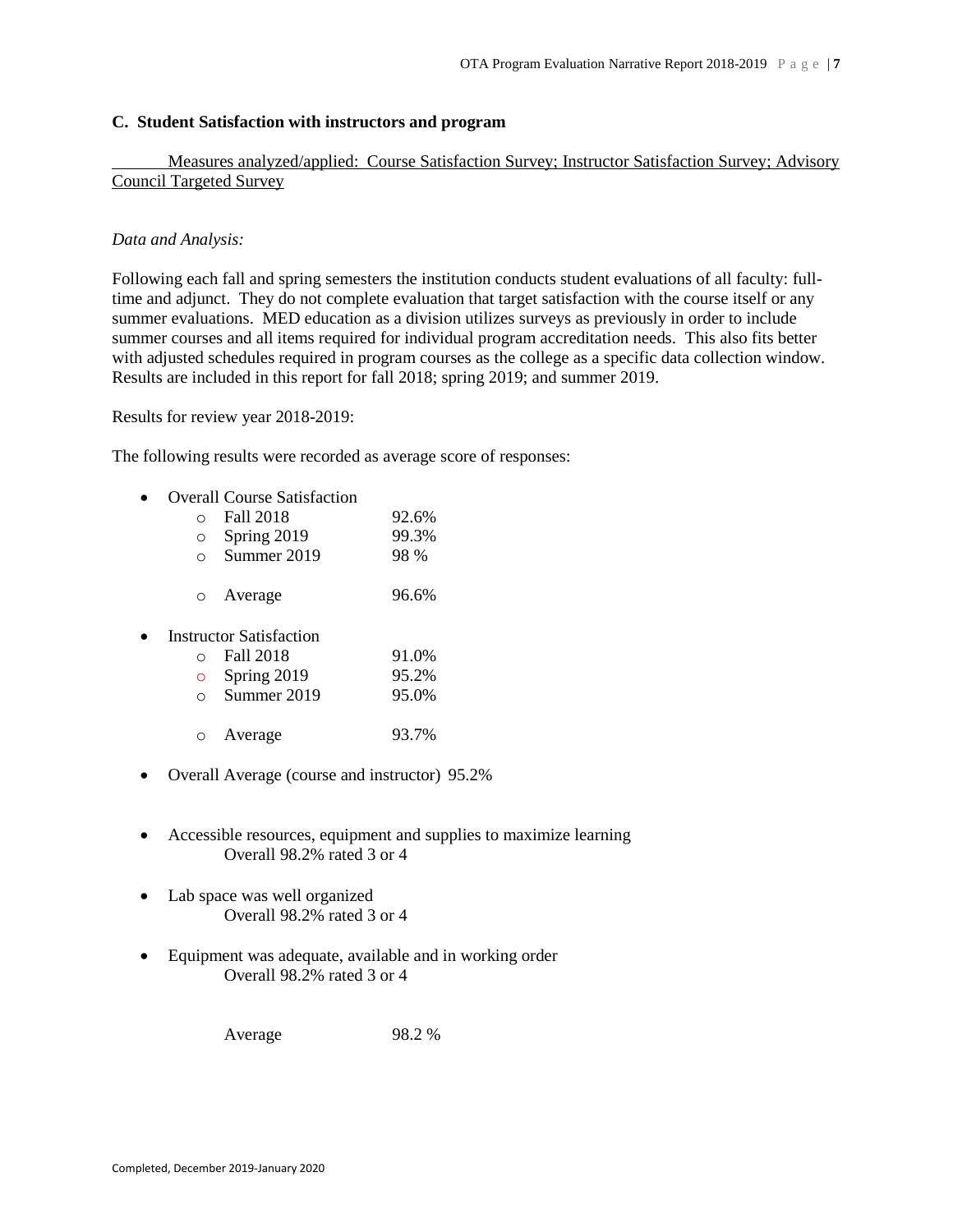The Program Director reviews these ratings at the end of each semester and a comprehensive report is completed at the end of the academic year with this program evaluation report. Patterns of responses require thoughtful review of how/if changes are needed in curriculum or instruction delivery to meet the learning needs of the students. These results are also utilized with Core Faculty PDP reviews each spring.

Overall, all the OTA faculty satisfaction achieved averaged ratings of 93.7. These ratings exceed our 85% desired threshold. Overall course ratings averaged 96.6%. Most individual instructor ratings met or exceeded the desired threshold indicating successful implementation of PDP plans. One instructor survey was below threshold. A mutual decision was made that this instructor would not continue teaching in the OTA Program.

Overall the comments this year are primarily positive throughout all of the surveys with an occasional negative included. Examples of positive comments were noted in areas of instructor knowledge and passion for the profession and the material as well as demonstrating caring for students. Examples of areas for improvement included improving instructional skill of instructors. A new instructor was utilized in the Human Movement Course but as this instructor will not continue with the program next fall, the PD will coordinate the course and utilize this time to standardize the grading rubrics with other courses to align better with learning outcomes and rubrics used in other courses. This will hopefully translate greater student satisfaction with the course and instructor.

The increased number of faculty and lab assistants in labs where critical skills are taught (especially those with safety components) has been continued to meet needs.

Advisory Council meetings were held in the fall and spring semesters this year. Conversations were held in person and through web conferencing. Members indicated the equipment and supply list is comprehensive and effective for training in this area.

Actions Indicated:

- Monitor first year fall courses for student satisfaction and progression
- Maintain number of students admitted into the program around 15-18 students to allow adequate attention to students in courses and lab.
- Maintain staff ratios in labs where a lower ratio of students to faculty is needed to facilitate learning and safety.
- Explore possibility of moving to a larger lab area to allow for greater line of site supervision in labs along with greater attention.
- Monitor need to increase lab equipment inventory as needed.
- Collaboration labs will be continued including both the fall and spring semesters with nsg.
- Collaborative labs were added with the PTA students and will be monitored.
- Complete routine advisory council surveys for practice trends to include data for program evaluation and program development purposes.
- Monitor effectiveness of increased collaborative labs.
- Adjust rubrics in Human Movement. Monitor for effectiveness and consistency.
- Adjust rubrics in Psychosocial/MH for effectiveness and consistency.
- Monitor effectiveness of increased access of wifi in OTA building.
- Continue with PDP goals for instructors to target abilities to improve instructional skills.

Desired Outcomes:

 Valid and reliable data collected for courses presented in standard manner for consistent objective data.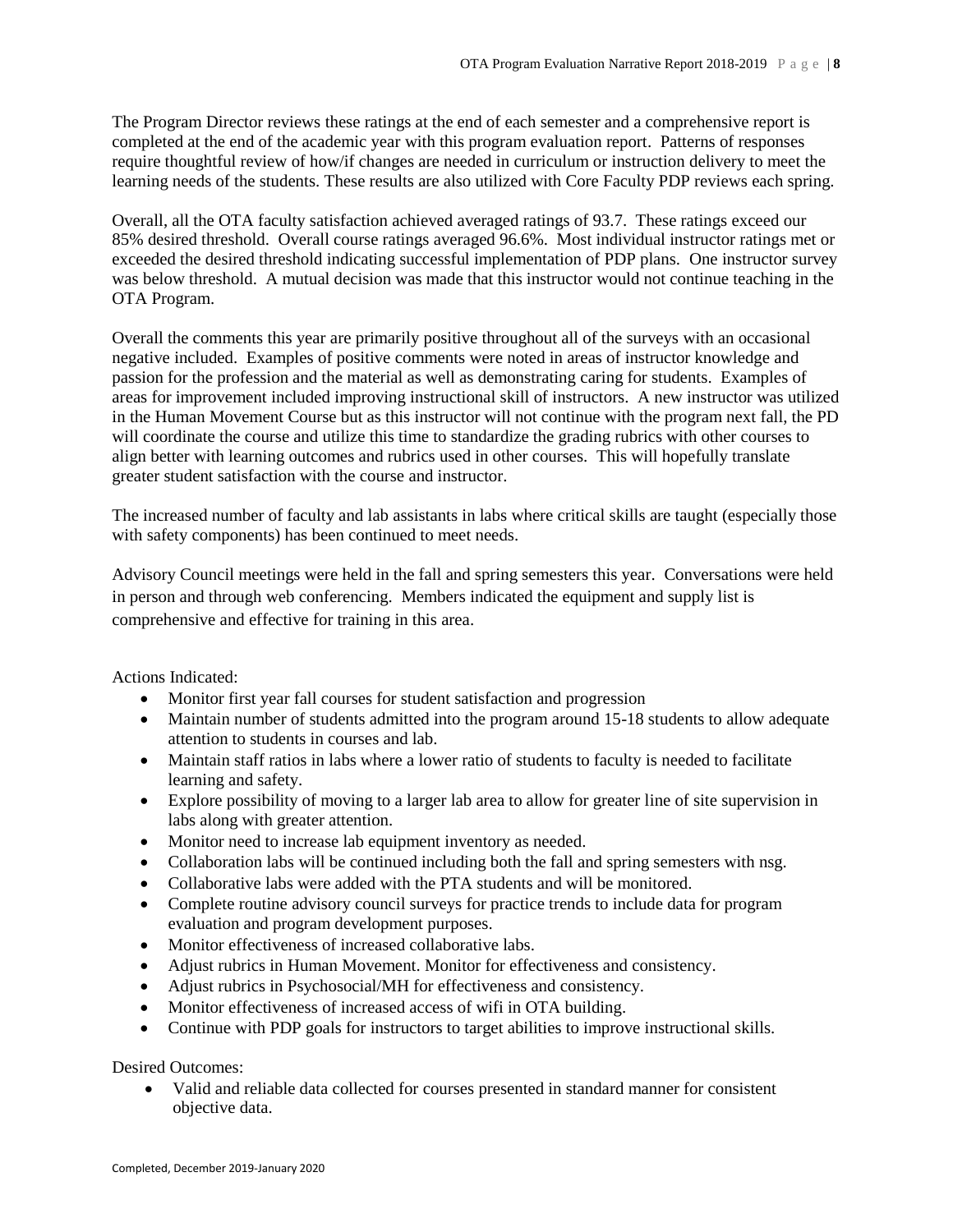- Improved student performance in lab settings.
- Improved student outcomes and satisfaction in all courses.
- Improve instructional abilities of core and adjunct faculty.

## **D. Student Evaluation of Fieldwork Experience**

# Measures analyzed/applied: Student Evaluation of Fieldwork Experience for Level I Fieldwork A, B, and C and Student Evaluation of Fieldwork Experience for Level II Fieldwork A and B

## *Data and Analysis:*

Following the completion of each Level I Fieldwork Experience as well as Level II Fieldwork Experiences, students complete an evaluation of the fieldwork experience. The Program Director reviews these ratings at the end of each semester and a comprehensive report including data from the academic year is utilized for program evaluation purposes. Patterns of responses require thoughtful review of how/if there needs to be a change in curriculum or instruction delivery to meet the learning needs of the students in order to prepare them for Level Fieldwork and ultimately as skilled, employable, entry-level OTAs.

For Level I Fieldwork rotations, the student satisfaction with the fieldwork experience rating includes rating for the experience in the areas of: clinical site, professionalism of the clinical instructor, therapeutic use of self with the student and clients of the clinical instructor, clinical reasoning skills of the clinical instructor, and the practical skills of the clinical instructor. Students are asked to rate each of the areas on a five rating scale including: poor, below average, average, above average, and exceptional. In addition to the above ratings, students must provide written narrative comments in each area to justify and support their ratings.

Results for review year 2018-2019:

- Level I (data collection from fall 2018, spring 2019, and summer 2019)
	- o Overall Satisfaction with Fieldwork Site
	- o 96.6% of ratings above average or exceptional

Sample student comments regarding Level I FW:

- Everyone was available to help with anything. The CI was always trying to learn and improve. She was a great example for a student.
- Clinical instructor took personal interest in her students.
- Some days really small caseload so few patients to learn from.
- Some clients made comments that they were tired of always doing the same things everyday.
- The relationships I built with the CI, facility and the patients was very memorable.
- The patient's all seemed pleased with the treatment approach. I feel like I learned a lot. Everyone was very friendly and helpful.
- Being in the clinical setting helped me have a better understanding of what we are studying in class. They gave me lots of feedback.
- The patients were great and I learned a lot.
- I enjoyed my time at this sire. It was a very professional atmosphere and I would recommend this facility to any student.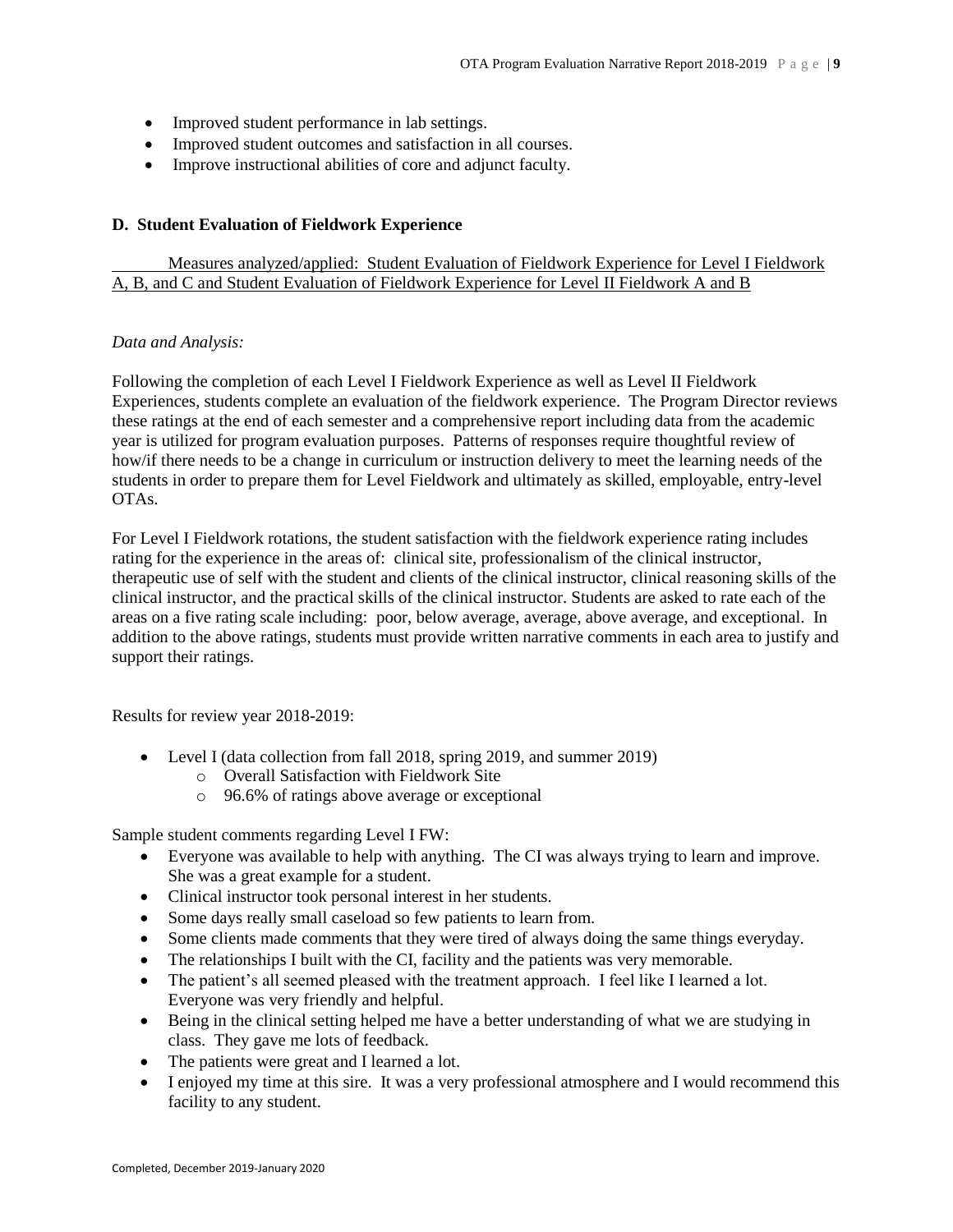For Level II Fieldwork rotations, students completed the Student Evaluation of Fieldwork Experience (SEFWE) utilizing the form created and provided through AOTA to evaluate and provide feedback about each experience.

This evaluation serves as a tool for fieldwork sites, academic programs, and students. The main objectives of this evaluation are to:

- Enable the Level II fieldwork student who is completing a placement at the site to evaluate and provide feedback to the supervisor and fieldwork setting;
- Enable academic programs, fieldwork sites, and fieldwork educators to benefit from student feedback in order to develop and refine their Level II fieldwork programs;
- Ensure that all aspects of the fieldwork program reflect the sequence, depth, focus, and scope of content of the curriculum design;
- Provide objective information to students who are selecting sites for future Level II fieldwork; and
- Provide a means of evaluation to ensure that fieldwork is performed in settings that provide educational experiences applicable to the academic program.

This form is designed to offer each program the opportunity to gather meaningful and useful information. The form allows students to provide feedback in the areas of: orientation to site, caseload mix and number throughout experience, number and variety of opportunities for the areas of the Occupational Therapy Process, theories/frames of reference/models of practices used, fieldwork assignments, environmental aspects, supervision provided, and relevance of academic preparation. They are then asked to provide an overall summary rating of the site in four areas:

- o Expectations of fieldwork experience were clearly defined
- o Expectations were challenging but not overwhelming
- o Experiences supported student's professional development

These areas are rated on a 5 item scale for: 1=strongly agree, 2=disagree, 3=no opinion, 4=agree, 5=strongly agree. Data collection was reviewed for this report in these areas to indicate a student satisfaction of the fieldwork experience leading to overall satisfaction with the OTA program.

Results for review year 2018-2019:

- Level II (Class of 2018—Fall 2018)
	- o 24 of 24 surveys were returned and available for data collection
		- o Expectations of fieldwork experience were clearly defined
			- Rating 4 or 5:  $24$
		- o Expectations were challenging but not overwhelming
			- Rating 4 or 5:  $24$
		- o Experiences supported student's professional development
			- Rating 4 or 5:  $24$
	- o Overall Rating
		- $\circ$  24 surveys x 3 areas of rating = 72 ratings
		- o Average rating of 4 or 5 indicating satisfaction with experience
			- $\blacksquare$  100% or rating 4 or 5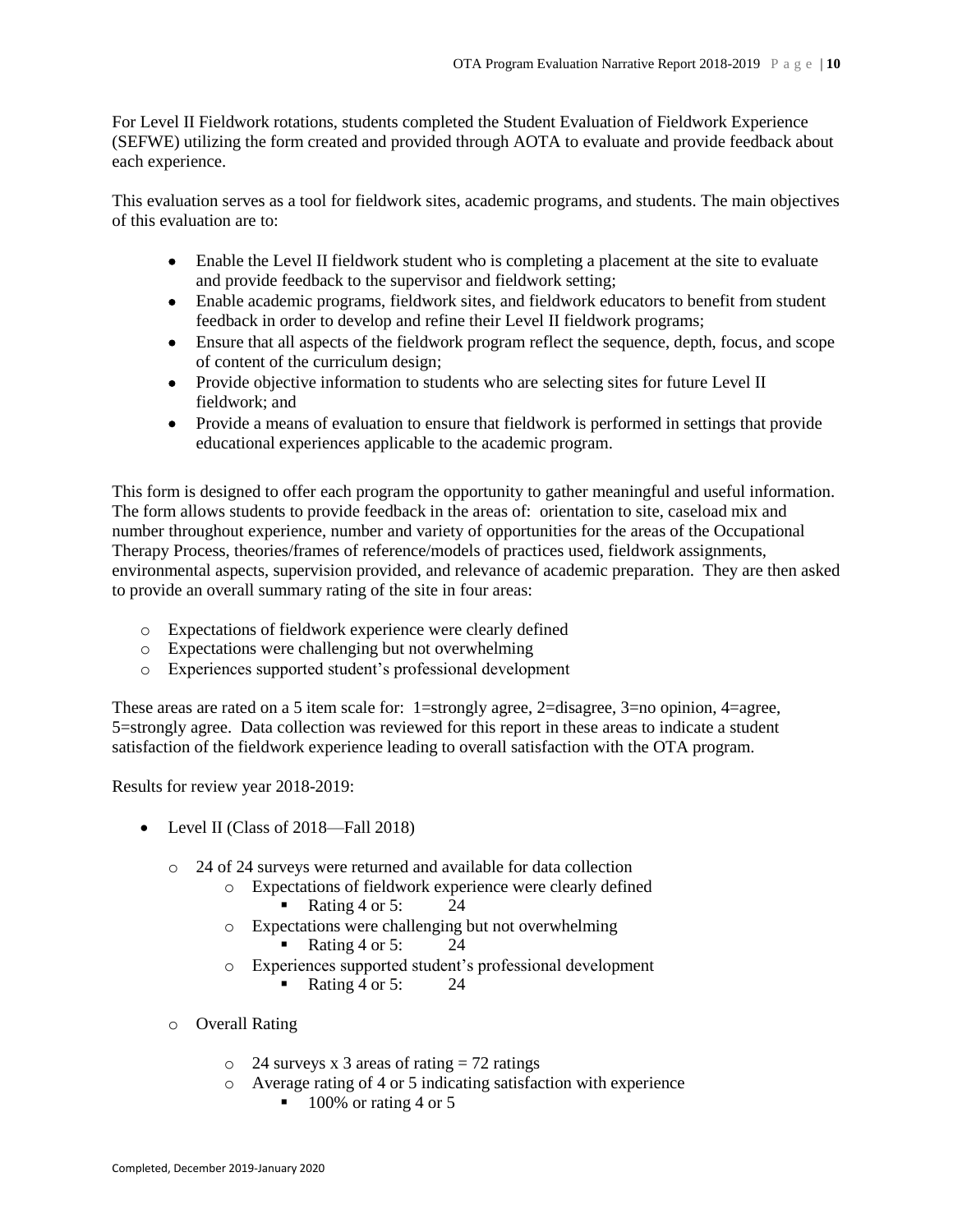Overall student comments have been positive throughout all of the Level II Fieldwork surveys. Examples of positive comments include:

- It was a wonderful experience.
- Everyone was friendly and welcoming.
- Great experience.
- Was introduced to many forms of treatment.
- Staff was amazing and welcoming.

Examples of comments for areas of improvement were noted:

- I would truly recommend students from UA Cossatot in Ashdown to really ensure they are prepared for drive and travel expenses!
- Will be required to do an in-services within 6 weeks.

Actions Indicated:

- Continue process for collection of Level II Fieldwork SEFWE to ensure a high response rate and data collection pool.
- Continue to increase number and variety of fieldwork experiences available.
- Continue to offer training opportunities for fieldwork educators to promote ongoing collaboration.
- Continue to investigate the processes utilized by other programs to ensure a clear and fair process for selection of and assignment of fieldwork placement sites.
- Continue to explore options for an online version of the assessment.

Desired Outcomes:

- Improved student awareness of expectations with each fieldwork site.
- Maintaining student satisfaction with fieldwork sites translating to satisfaction with OTA program.
- Increased number and variety of fieldwork site.
- Fieldwork education community more knowledgeable about program curriculum focus.

## **E. Student Performance Evaluation in Fieldwork Experience**

Measures analyzed/applied: Student Performance Evaluation in Fieldwork Experience for Level I Fieldwork A, B, and C and Level II A and B

## *Data and Analysis:*

Student performance is evaluated following each Level I and Level II Fieldwork Rotations. Scores are recorded for areas including professional behavior, communication skills, respect, observance of policies and personal responsibility. Data collection was expanded last year (and continued this year) to include student ratings for competency in the areas of administering assessment and for performance on intervention selection during Level II FW.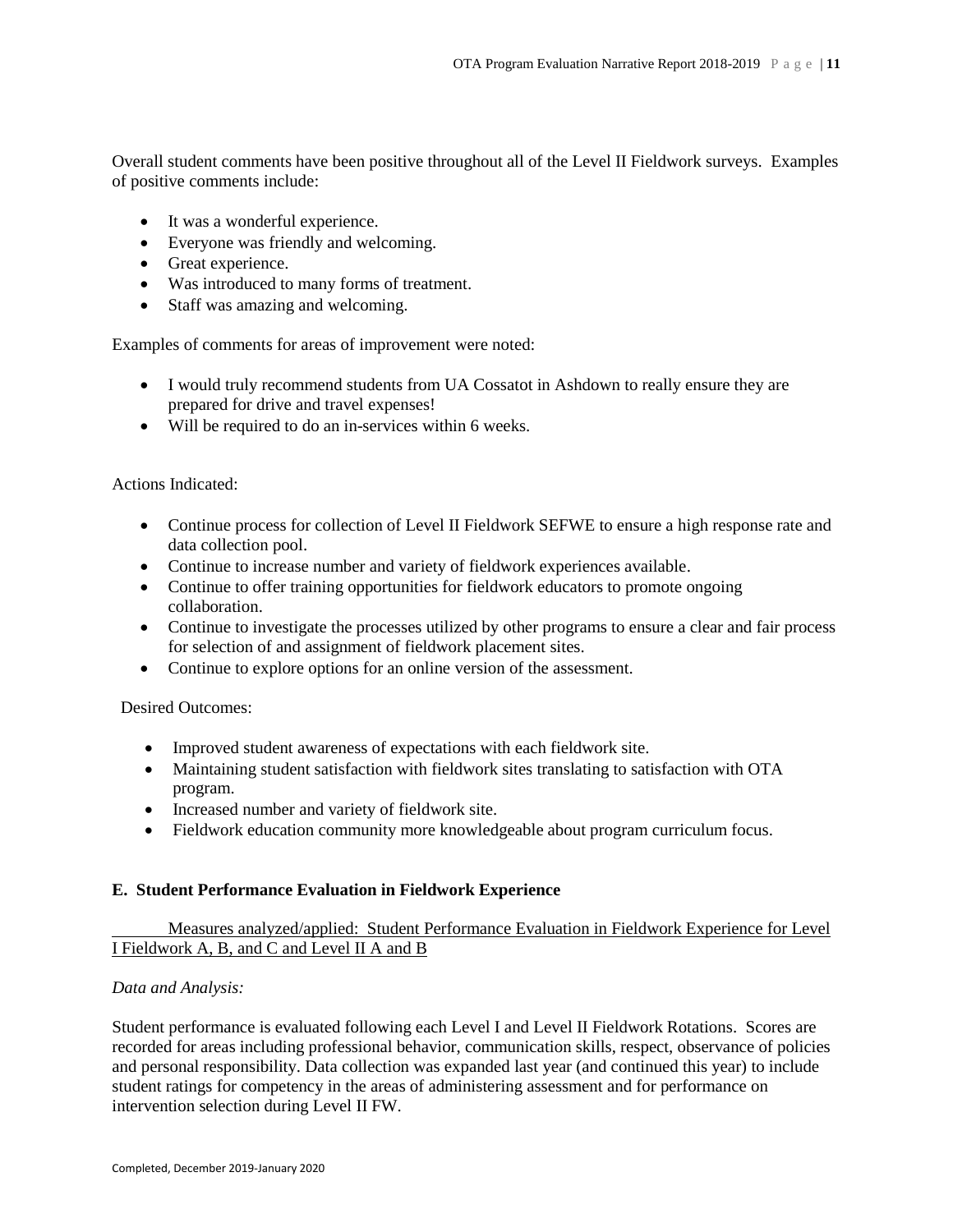Student performance for Level I FW is recorded utilizing the Level I FW Competence Document. Performance on Level II Fieldwork is assessed with the AOTA Fieldwork Performance Evaluation Tool.

Level I competency is recorded as ability to pass each Level I fieldwork rotation on the first try. For Level II Fieldwork, the data collection focused on the professionalism, assessment administration, and intervention selection sections of the AOTA Fieldwork Performance Evaluation Tool. Section VI (Professionalism) of the FWPE includes individual ratings for: self-responsibility, response to feedback, work behaviors, time management, interpersonal skills, and cultural competence. Section III includes ratings for evaluation/assessment and screening skills, and Section IV is for interventions.

The FWPE uses a 4 point rating scale. Each of the ratings is defined as follows:

- 4—Exceeds Standards: Performance is highly skilled and self-initiated. This rating is rarely given and would represent the top 5% of all of the students you have supervised.
- 3—Meets Standards: performance is consistent with entry-level practice. This rating is infrequently given at midterm and is a strong rating at final.
- 2—Needs Improvement: Performance is progressing but still needs improvement for entry-level practice. This is a realistic rating of performance at midterm, and some ratings of 2 may be reasonable at the final.
- 1—Unsatisfactory: performance is below standards and requires development for entry-level practice. This rating is given when there is a concern about performance.

Our performance threshold of 90% successful ratings for a 3 or 4 indicates that in the professionalism, assessment, and intervention sections our students are demonstrating competence at a standard consistent with entry-level practice. Final scores from both Level II FW Rotations A & B were utilized in our data collection.

Results for review year 2018-2019:

The following results were recorded from the performance competency and evaluation tools.

- Level I Fieldwork First Try Pass Rate
	- $\circ$  Fall, 2018 100% pass rate
	- o Spring, 2019 100% pass rate
	- o Summer, 2019 100% pass rate
	- o 100% First Try Pass Rate for all Level I Fieldwork Rotations
- Level II Fieldwork Performance (% of students scoring a level 3 or 4 on the indicated sections of FWPE)
	- o Section IV-Professionalism
		- o Fall 2018 (Class of 2018)
			- o 12 ratings per students x 12 students
			- o 144 items rated
				- Ratings of 2  $4$
				- Ratings of 3 or 4  $140$  97.2%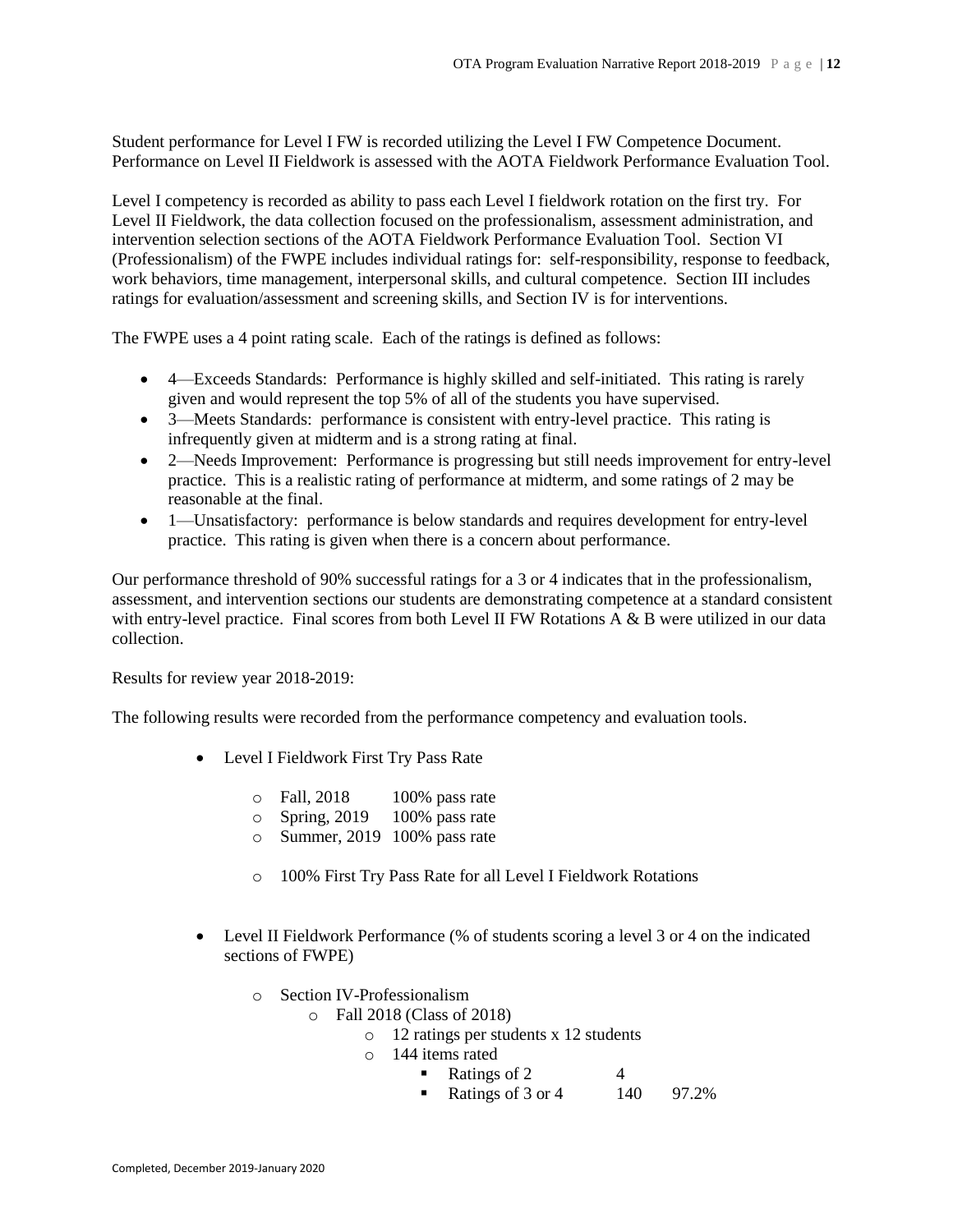- o Section III-Evaluation/Assessment Administration
	- o Fall 2018 (Class of 2018)
		- o 10 ratings per students x 12 students
		- o 120 items rated
			- Ratings of 1 or 2 13
			- Ratings of 3 or 4  $107$  89.2%
- o Section IV-Intervention Selection and Implementation o Fall 2018 (Class of 2018)
	- o 12 ratings per students x 12 students
	- o 144 items rated
		- Ratings of 1 or 2 8
		- Ratings of 3 or 4 136 94.4%

Overall the fieldwork educator comments have been positive throughout all of the surveys. Positive comments were noted in areas of student professionalism, enthusiasm, respect, initiative to learn and communication. Suggestions for improvements included efficiency with SOAP note writing, confidence level and variety of selection of intervention strategies and comfort with observational skills. Student ratings in the evaluation and assessment administration was improved from last year but remains slightly below our threshold. Faculty will continue to assess assignments and continue to monitor this area. Detailed rubrics have been completed for most competencies and for Human Movement and were expanded last year to include SOAP note writing skills. This year we plan to standardize those in Psychosocial/MH. This item is again slightly below threshold at 89.2%. We have added some clarification to how assessment is completed in the interventions class to improve these performance skills.

Actions Indicated:

- Continue to monitor FWPE data in areas of professionalism, administering assessments, and intervention selection and implementation.
- Faculty will continue to review assessment assignments and monitor for possible updates.
- Continue working with the advisory council to review evaluation of assessments skills required for local practice.
- Continue exploring options for additional ways to assess critical thinking skills and clinical readiness skills
- Continue to develop detailed, standardized rubrics for clinical competencies in all courses with lab components.
- Monitor impact of adding SOAP note writing skills and assessment to clinical competencies in lab courses.

Desired Outcomes:

- Successful progression from theory to didactic portions of curriculum and training
- Excellent performance on Level II Fieldwork Evaluation of Performance
- Excellence in job readiness skills for Entry Level Practice

# **E. Fieldwork Program and Sites Number and Variety**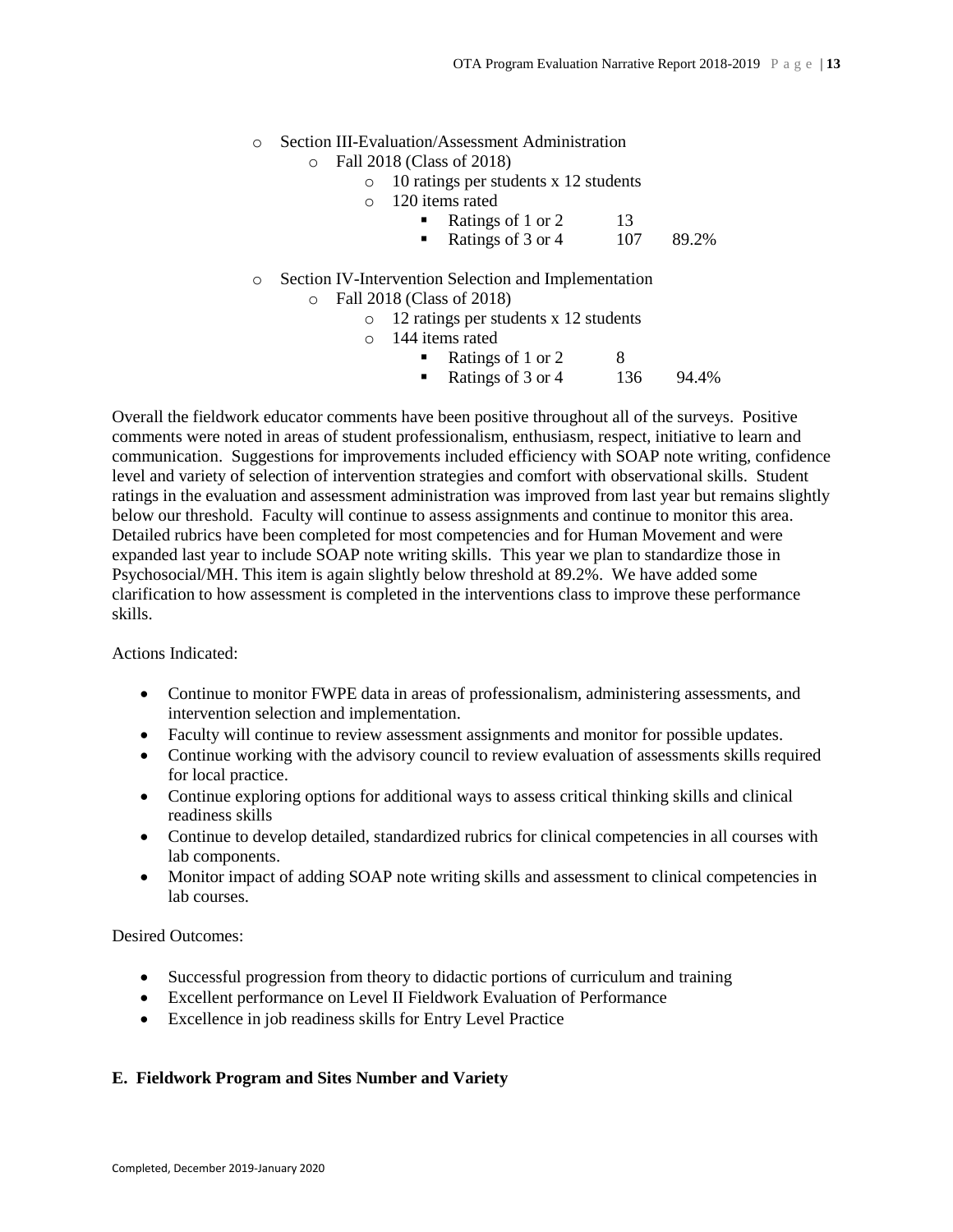# Measures analyzed/applied: Fieldwork site list, Contract list, AFWC notes

# *Data and Analysis:*

For any OTA Program, the number and variety of both Level I and Level II Fieldwork sites is an evolutionary process. The OTA Program has developed sufficient sites to accommodate current number of students but a greater number and variety are desired to ensure the most effective fieldwork education possible. Student evaluation of FW experience as well as overall student satisfaction is a reflection of having a successful fieldwork program.

Results for review year 2018-2019

- The OTA program currently has contracts with 78 Fieldwork sites. Several of these fieldwork sites accept both Level I and Level II students at the same time.
- All first year students for class of 2019 completed Level I Fieldwork rotations in a variety of settings with focuses on psychosocial OT (fall 2018), physical dysfunction (spring 2019), and pediatrics (summer 2019).
- All first year students for class of 2019 had placements in psychosocial settings this fall (Fall 2018) and have been scheduled for phys dys settings in Spring 2019.
- All second year students for class of 2018 had placements in different settings assigned for Level II Fieldwork A and B for Fall 2018.
- Some sites that have large OT staff numbers have multiple students assigned at the same time for Level I FW.
- All sites with students currently assigned have had meetings with the AFWC to review OTA program curriculum and objectives and have had the opportunity to develop and communicate site specific objectives.
- Emerging practice areas for work place evaluation, injury prevention and community health have been utilized.

Actions Indicated:

- Continue to add additional sites.
- Continue the development of fieldwork educator tools to simplify understanding of fieldwork objectives and OTA program curriculum design.
- Continue to develop an online resource for fieldwork educators.
- Continue to investigate options for offering fieldwork educator training opportunities in order to recruit additional fieldwork sites and improve quality of fieldwork instructions.
- Continue to investigate options for offering continuing education opportunities to offer to the OT community as well as fieldwork educators.

Desired Outcomes:

- Exceptional variety of fieldwork sites
- Exceptional quality of fieldwork education

# **F. Graduate Satisfaction with the Program**

Measures analyzed/applied: UA Cossatot Attrition and Graduation Rate Analysis, UA Cossatot Graduate Survey

*Data and Analysis:*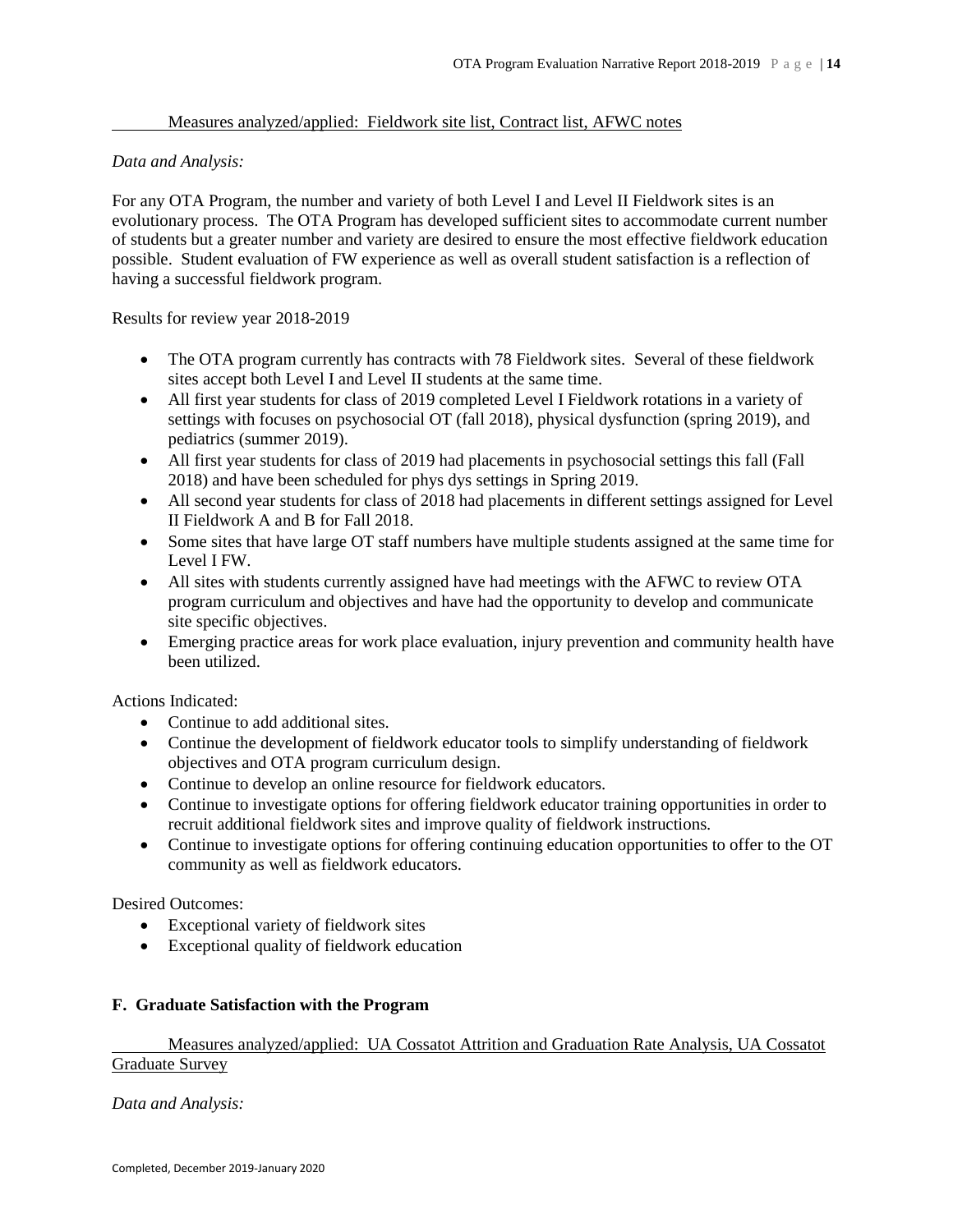The data collected in this area to demonstrate satisfaction the UA Cossatot OTA Program includes not only the reporting of the student for their self-perceived satisfaction with the program, but also data with regards to UA Cossatot Attrition and Graduation rates. This information is important as some students will enroll in the OTA program only to find that OTA was not the right career choice for them. Additionally, student satisfaction is often tied to their ability to pass the board exam and to ultimately find, secure, and demonstrate competence with entry-level employment performance. Because graduate performance on the NBCOT exam and employment data is relevant and important, that data is included in separate categories in the following sections of this report.

Over the last two years we expanded data collection to include the additional areas of data required by ACOTE including but not limited to assessment of student debt and student demographics for income level. We continued having graduates complete two surveys. First at the end of the program, students are asked to complete an OTA Program Graduate Exit Survey. Additionally, a separate survey (OTA Program Post Graduation Survey) is conveyed approximately 6 month post-graduation in order to collect employment data.

UA Cossatot administers a Graduate Survey immediately upon graduation (December 2018) but this survey is for all majors graduating and does not collect the specific information for OTA Program ACOTE annual reports or program evaluation reporting.

Results for Review Year 2018-2019

Retention Rate – (*data restated from above*)

OTA Program Retention Rate: Progression through courses  $1<sup>st</sup>$  and  $2<sup>nd</sup>$  year data for 2018-2019:

|           |                  | $2nd$ year student retention (beginning of second year to graduation (fall)—progression through courses) |                                                       |                  |                 |
|-----------|------------------|----------------------------------------------------------------------------------------------------------|-------------------------------------------------------|------------------|-----------------|
| $\bullet$ | <b>Fall 2018</b> | OTA Class of 2018                                                                                        | 13 started/12 finished                                | $12/13$ students | 92.3% retention |
|           |                  | $1st$ year student retention (beginning of first year through fall, spring, summer)                      |                                                       |                  |                 |
| $\bullet$ | 2018-2019        |                                                                                                          | 16 started/14 finished 14/16 students 87.5% retention |                  |                 |
|           |                  | Overall 2018-2019 Average $(1st$ and $2nd$ year) Retention                                               |                                                       |                  | 89.9% retention |
|           |                  | Three-year average $(1^{st}$ and $2^{nd}$ year) Retention                                                |                                                       |                  | 90.8% retention |

Graduation Rate – (*data restated from above)*

OTA Program Graduation Rate (beginning of program to end of program/graduation):

| Three year average        | 38/45            | 84.4% graduation rate |
|---------------------------|------------------|-----------------------|
| $\circ$ OTA Class of 2018 | $12/15$ students | 80.0% graduation rate |

## OTA Program Exit Survey

90% of students (9/10 surveys) indicated overall satisfaction with the program at a 4 or 5 level (above average or excellent)

90% of students (9/10 surveys) rate their ability to "respond to changes in occupational therapy and health care" on the exit survey at a 4 or 5 level (above average or excellent)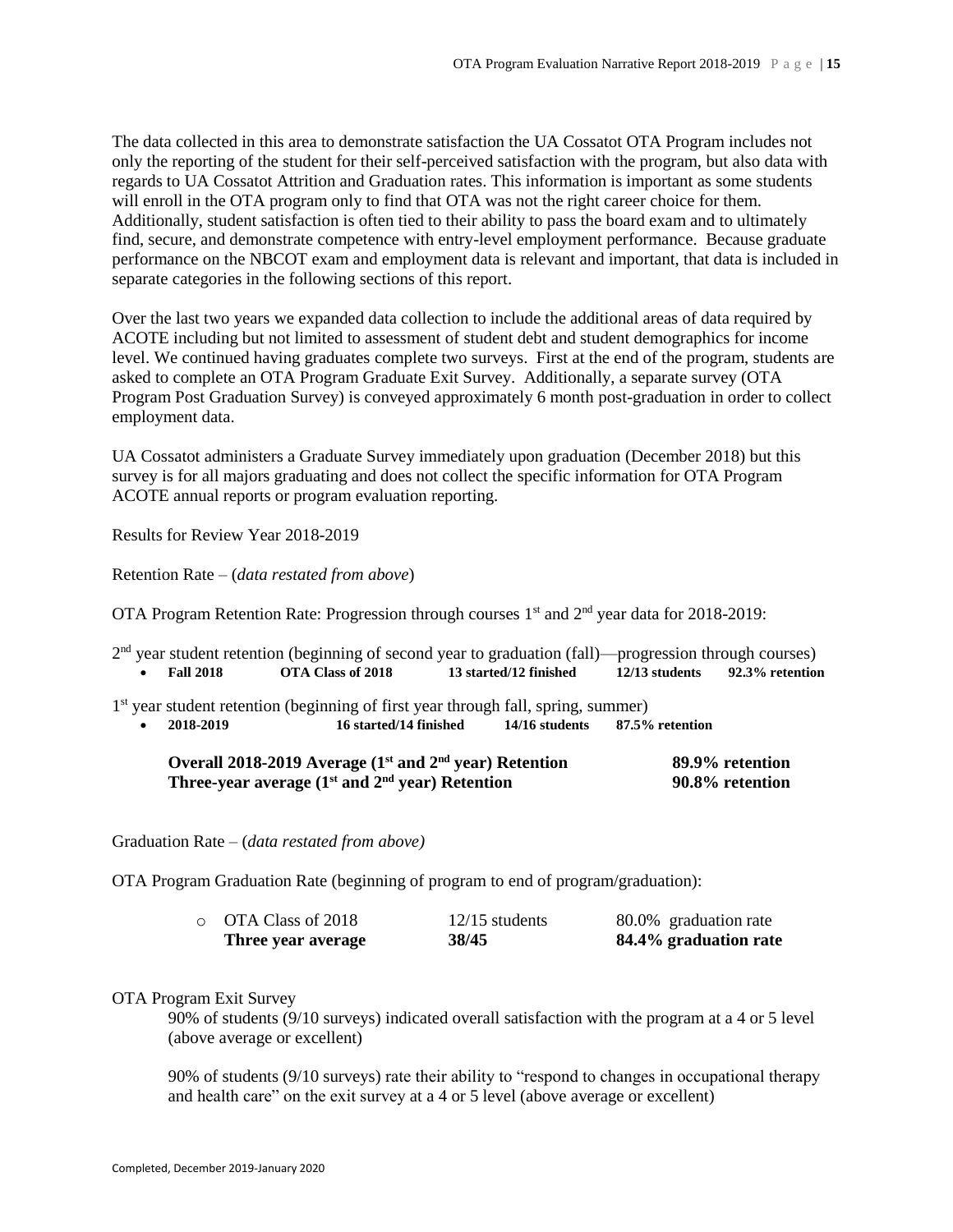# OTA Program Post-Graduate Survey—Fall 2019--(Class of 2018—9 responses)

Employed:

| Full time          |                   |
|--------------------|-------------------|
| Part time          |                   |
| Non-OT             | $\mathbf{\Omega}$ |
| Unemployed seeking | $\mathbf{\Omega}$ |
| Not seeking        | $\mathbf{\Omega}$ |

9/9 students who sought employment indicated employed within 6 months. 8/9 indicated working full-time.

100% of students seeking employment were employed within 6 months

- Weeks to find employment in field
	- $\circ$  Average = 3.5 weeks

Actions Indicated:

- Continue to collect data with OTA Graduate survey for the Class of 2019 graduation class to obtain pertinent data for evaluative reporting and program development purposes as well as the UA Cossatot survey
- Continue use of exit survey as well as post-graduation survey
- Continue to monitor information required for ACOTE annual report to survey for accurate reporting
- Maintain and increase graduation rates
- Maintain and decrease attrition rates
- Maintain an overall student satisfaction with OTA program

Desired Outcomes:

- Valid and reliable data collected for the program presented in standard manner for consistent objective data review.
- Excellent performance in fieldwork settings.
- Improved student outcomes and satisfaction in the program.
- High graduation rate level.

# **G. Graduate performance on the NBCOT Exam**

# Measures analyzed/applied: NBCOT Reporting of Graduate Performance on the NBCOT Exam

## *Data and Analysis:*

In order for OTA Practitioners to be employed in the field of occupational therapy, they must graduate from an ACOTE accredited OTA program, demonstrate minimum competency on the NBCOT national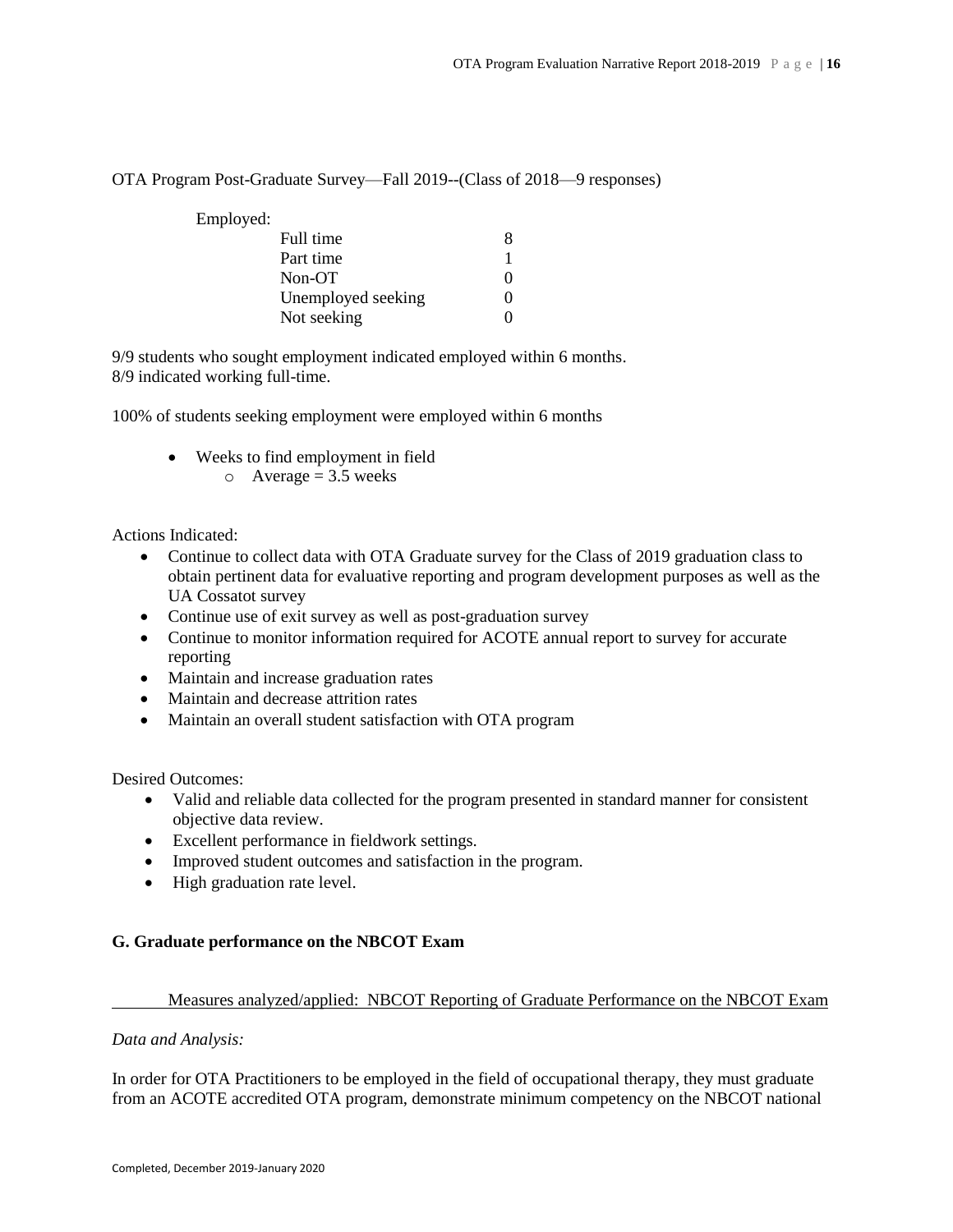board exam, and then be licensed in the state they desire employment. The students admitted into the UA Cossatot OTA program for the Class of 2018 have resided in and indicated a desire to be employed in the four state (Arkansas, Texas, Oklahoma, and Louisiana) geographic areas. Each of these states require state licensure for OTAs to practice. Additionally, each of these require a minimum passing score on the NBCOT Board Exam (in addition to other requirements) in order to be granted a license. The process for becoming a skilled OTA medical professional begins with a comprehensive and quality OTA program. Utilizing the NBCOT board exam pass rate data is an important tool to evaluate the quality of the OTA program curriculum for both theory and experiential experiences. The information provided by NBCOT on pass rate data includes numeric number of graduates as well as their average passing and/or failing scores. Additionally, this reporting includes a breakdown of performance in the three NBCOT exam evaluative areas for Domain 1, Domain 2, and Domain 3. Finally, this report provides a comparison for program data to national averages. A scaled score on the NBCOT Board Exam of 450 is considered passing and required by all 4 states in the geographic region.

Since the inaugural UA Cossatot OTA Program (Class of 2013), each graduating class has demonstrated an excellent pass rate with scores that are higher than the national average. Class of 2018 continued this trend with an average passing score 8 points higher than national average. Class of 2018 data is listed below: Of note here is that we report data based on academic year but NBCOT reports data based on calendar year so minor differences are noted in the reporting.

Results for Review Year 2018-2019 (Class of 2018)

| $\circ$ | Total number of First Time/New Graduate (FT NG) Candidates Testing |     | 12         |
|---------|--------------------------------------------------------------------|-----|------------|
| $\circ$ | Total number of FT NG Candidates Passing Exam (% passing)          |     | $11(91\%)$ |
| $\circ$ | Total number of FT NG Candidates Failing (% failing)               |     | $(8\%)$    |
| $\circ$ | <b>Cohort Total Average Score</b>                                  |     | 479        |
|         | • Cohort Average Passing Score                                     | 485 |            |
|         | • Cohort Average Failing Score                                     | 432 |            |
| $\circ$ | All US Programs Average Score                                      |     | 477        |
| $\circ$ | All US Average Pass Rate                                           |     | 76%        |

Average passing score is 8 points above the national average. Average Pass Rate is 15% higher than the national average.

## Actions Indicated:

- Maintain number of students pass rates at highest possible level to facilitate transition to the employment arena.
- Maintain number of student's first time pass rates to highest level to facilitate student satisfaction with the program.
- Continue to investigate utilizing specific domain information for evaluation of specific to OTA program curriculum data.
- Continue to utilize the annual review course and NBCOT Self-Assessments in student prep for the board exam.
- Due to differences in data collection and reporting between the program and NBCOT, investigate reducing the pass rate threshold to the amount required by ACOTE standards.

- Exceptionally prepared entry level clinicians.
- Excellent responses for employment and performance of program graduates.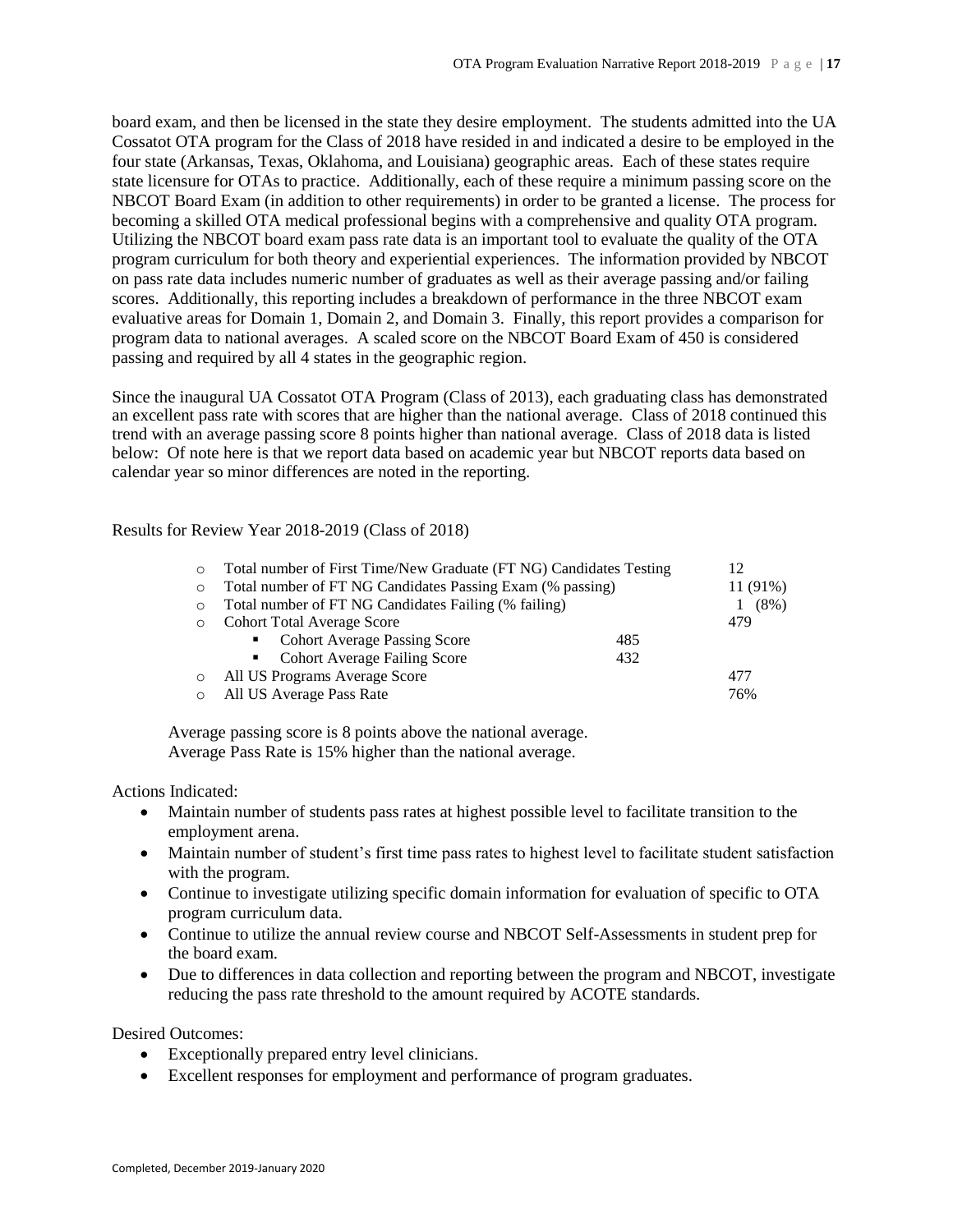# **H. Graduate job placement and performance as determined by employer satisfaction.**

# Measures analyzed/applied: UA Cossatot Graduate Survey and UA Cossatot OTA Program Employer Survey,

## *Data and Analysis:*

Data collection on student's ability to secure employment in their desired area is important as it indicates the true success of a program. The Department of Labor's (2012) study supports an increasing demand for OTAs: Employment of occupational therapy assistants is expected to increase 43 percent from 2010 to 2020, much faster than the average for all occupations. Demand for occupational therapy is expected to rise significantly over the coming decade in response to the health needs of the aging baby-boom generation and a growing elderly population. Demand for occupational therapy assistants is also expected to come from occupational therapists employing more assistants to reduce the cost of occupational therapy services. Occupational therapy assistants are employed in many different traditional and emerging areas of practice including Activity Coordinators, Skills Trainers, Travel Trainers, Mobility Coordinators, and Assistive Technology Specialists.

This year surveys were disseminated using both email and text. 10 surveys were returned from known employers targeting new grad employers and supervisors. The surveys used a 3 point scale allowing employers to indicate if they agreed, were undecided or if they disagreed with UA Cossatot graduate's performance in the given areas. Sixteen areas were assessed with categories related to:

- Provide occupation-based client-centered care that is inclusive of consumer values, beliefs, and needs.
- Promote health and wellbeing for individuals and populations through the use of occupation.
- Apply OT interventions based on current OT principles and best practices
- Clarify and uphold the ethics, attitudes, and values of the profession.
- Recognize and respond to social, economic and political factors that influence and change occupational therapy services and healthcare.
- Interact professionally with consumers, caregivers, families and/or professional colleagues to achieve service objectives.
- Implement innovative strategies in the provision of services to individuals and populations within the community.
- Demonstrate effective leadership actions within community and within the profession.

Additionally, they were asked to give an overall rating how the employee rated as compared to all other OTA of similar years of experience. Surveys indicated a high level of satisfaction with our student graduates and a high level of educational preparedness.

Results for Review Year 2018-2019

Job Securement (data restated from above) OTA Program Post-Graduate Survey—Fall 2019--(8 responses)